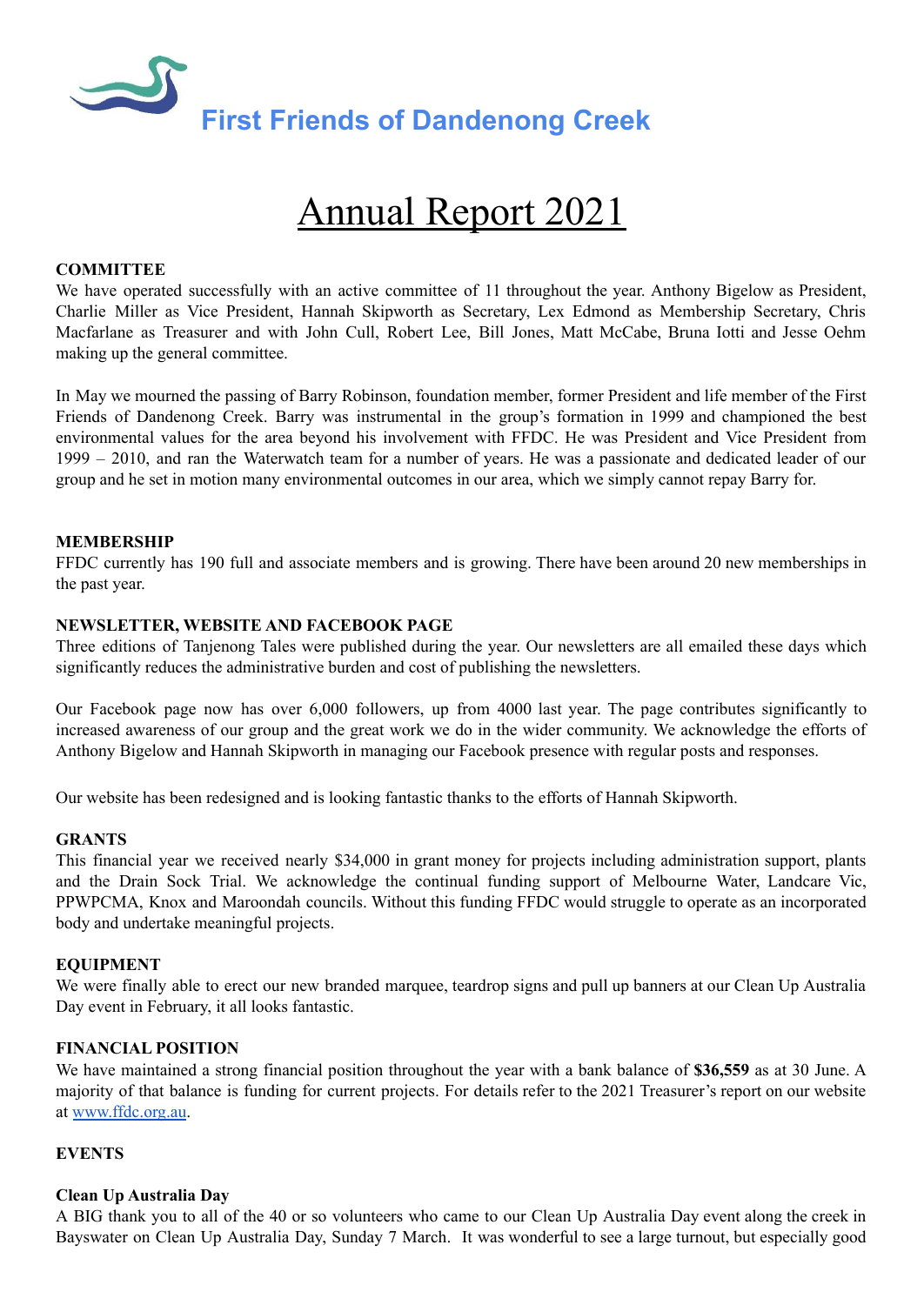to see how the quantity of rubbish collected was down on last year's record of 45 bags; it amounted to around 15 bags this year. We also thank the volunteers who regularly clean up litter along the creek as they enjoy this wonderful area.

# **World Environment Day**

Due to COVID-19 restrictions we had to cancel our planned event on World Environment Day, Saturday 5th June. This was to be a combined event with Bayswater Rotary, who were celebrating their 100th year. Knox Council Biodiversity team subsequently organised a contractor to plant 2,500 indigenous species in a section of the creek near Radonic Drive in Bayswater. With thanks to Knox Council for funding this event.

# **National Tree Day**

Due to the COVID-19 restrictions we had to cancel our National Tree Day event planned for Sunday 1 August. We had planned to plant 4,000 indigenous species along the creek near the Maroondah Nets facility in Heathmont. Thanks to the efforts of the Maroondah Bushland team and the Leisure staff, the 4,000 trees, shrubs and grasses were planted in the area. Half the plants were funded by a grant from Melbourne Water, the remainder funded by Maroondah Council.

# **PROJECTS**

# **Pollution Monitoring**

The monitors are installed at 5 locations along the creek between Bayswater and Vermont. We believe this is the first type of deployment of this technology by a community group anywhere in Australia. The real time sensors look for characteristics of pollution events, including temperature fluctuations, pH changes and conductivity. The sensors relay the information back to an online portal. The sensors required some maintenance during the year due to flood damage. Thanks to our project partner Bio2Lab for their support. Melbourne Water have agreed to fund the maintenance of the sensors for us for the next 2 years.

## **Save our Skinks**

The COVID-19 pandemic restrictions on outdoor gatherings, wet weather prior to that and winter has meant the project is on hold. In our latest surveys we are yet to find any Swamp or Glossy Grass skinks, although we have found some McCoy's Skinks that had not previously been found.

# **Eel video**

We proudly announced the release of our short film, **'The Eels of Dandenong Creek'** on 17 February. The concept for the film came out of a pollution event that we witnessed along Dandenong Creek in November 2017 that virtually wiped out the eels in our area. The film touches on their amazing lifecycle, what the eels meant to our indigenous nations, and how urbanisation is affecting them. With thanks to Uncle Dave from Wurwundjeri, Dr Dave Sharley and Steve Marshall from Bio2labs, and Dr Wayne Koster from Arthur Rylah Institute for being part of the film. Thank you also to Living Links and the Lord Mayors Charitable Foundation for funding the film, and to the Knox Environment Society for providing auspice. A big thank you to our President Anthony Bigelow for bringing this whole project together.

## **Save our Sugar Gliders**

The rollout of our sugar glider nest boxes started in June. Richard Francis and the team from Abzeco (our project partner) installed the first 25 boxes in public areas along the creek. The sugar glider boxes are pre-cut by a cabinet maker and then handed over to the Men's Shed in Ringwood to be put together, paint and tag and label the boxes for us. The boxes are made with timber offcuts that would otherwise have gone to landfill.

Once the installation of the boxes in public areas is completed we will be in touch with our members who have registered their interest in hosting boxes in their gardens.

We purchased a nest box survey kit to monitor box usage by the gliders. The kit includes a small digital camera, which is placed on top of an extension pole, and this is inserted into the side of the nestbox. The video feed is then sent wirelessly to three remote viewing monitors.

## **Lizard Lounge**